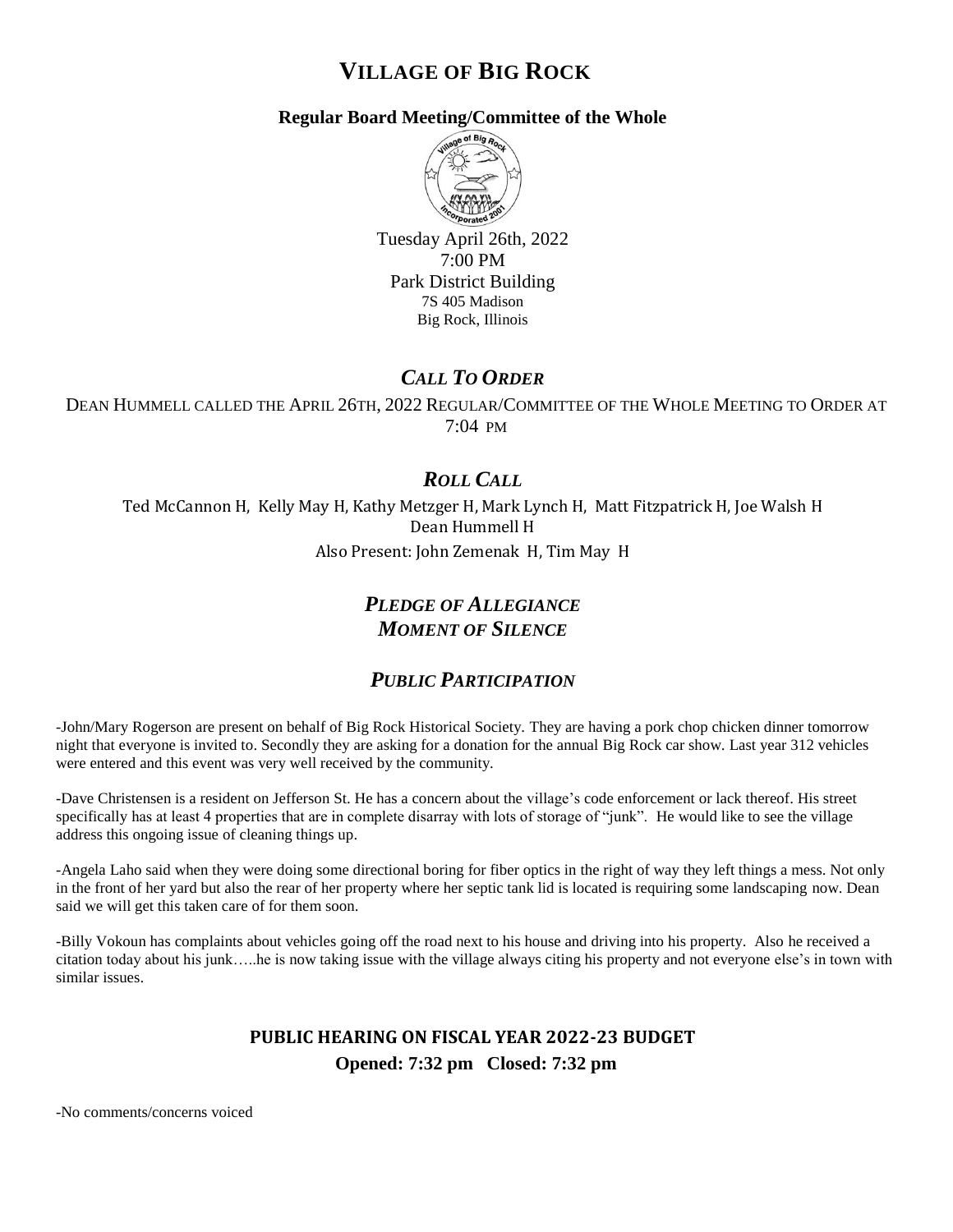## *ITEMS REMOVED FROM THE CONSENT AGENDA NONE*

#### *CONSENT AGENDA* APPROVAL OF BILLS FOR APRIL 26TH, 2022

#### APPROVAL OF THE APRIL 12TH, 2022 VILLAGE BOARD MINUTES

#### MOTION: MARK LYNCH, SECOND: MATT FITZPATRICK TED MCCANNON-**Y** KELLY MAY-**Y** KATHY METZGER-**Y** MARK LYNCH-**Y** MATT FITZPATRICK-**Y** JOE WALSH-**Y**

### *RECESS TO THE COMMITTEE OF THE WHOLE*

MOTION: TED MCCANNON, SECOND: KATHY METZGER, VOTE: 6 – 0, TIME: 7:33 PM

## *PRESIDENT HUMMELL*

-The excavation that is occurring at the corner of First St. and Lincoln where a new drain pipe is being installed is already doing its job of draining the area well.

### *COMMITTEE OF THE WHOLE CONSIDERATIONS* DRAINAGE COMMITTEE REPORT

#### STREET MAINTENANCE REPORT

Engineering Service Agreement with Bravo Engineering

-Matt mentioned Bravo Engineering will get the public bid out once the ordinance is voted on and agreement is signed this evening. Matt also clarified that no engineer will be onsite unless the village designates this and agrees to pay an additional hourly rate.

#### DEPT. OF BUILDING/SAFETY/ZONING REPORT

-Dean had requested that the property maintenance/code enforcement officer be making a report of is activities while he is working for the village weekly. This can be a simple document that is sent the office detailing out any citations and/or conversations he has had with our residents while in enforcement. This would need to be completed by the end of the business day in which he works for Big Rock and then Tim can forward to the board regularly to keep everyone abreast.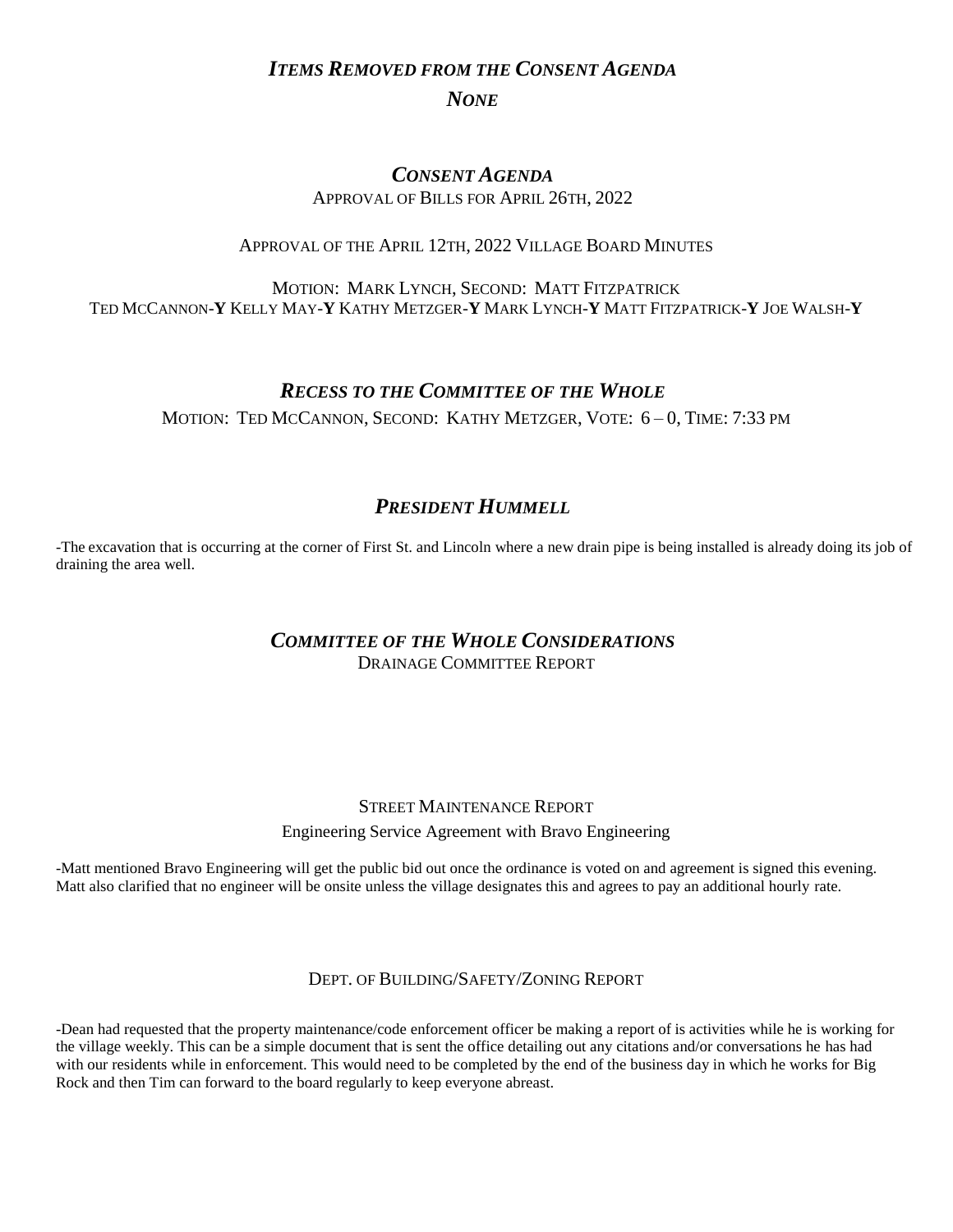#### FINANCIAL REPORT Budget Discussion

-Dean spent a considerable amount of time recently working on the village's annual budget. He tried to simplify things and make the annual budget as easy to understand as possible for everyone's benefit.

#### COMMUNITY REPORT

### *COUNCIL MEMBER COMMENTS*

-Kathy had phoned the railroad about the trees that were cut down recently and just left. Dean mentioned he also had conversation with a BNSF crew that would be coming back to clean these areas up instead of leaving all the dead debris. Also potholes on Rhodes Rd. and the railroad crossing are getting bad. Tim mentioned Kolt would be taking care of this very soon! Lastly Kathy wanted the board to know she was recently in attendance of a train fair at the Yorkville legion for the Boy Scout that the village made a donation too. It was a great event with lots of people and everyone should attend the upcoming event being held at Plowman's Park.

-Kelly asked about any plans to resurface Rhodes Rd. instead of constantly patching it?? Dean mentioned this would be put on the docket for next year in effort to do a simple grind and overlay project.

-Mark said the future sidewalk work throughout town might have come in a bit higher than the village budget for. It was discussed that the village would have monies left from this year's budget to allocate to the project if need be. Also mark asked about policing in Big Rock? The village is going to have to continue to purse alternate options till it can find an affordable avenue to get some additional patrol out in this municipality. "It's much needed".

### *VILLAGE EMPLOYEES*

-John wanted to remind everyone that the economic interest statements are due by May  $1<sup>st</sup>$  to void late charges.

# *RECONVENE THE REGULAR VILLAGE BOARD MEETING*

MOTION: JOE WALSH, SECOND: KATHY METZGER VOTE: 6 – 0, TIME: 7:55 PM

### MOTION TO APPROVE ORDINANCE NO. 2022-8, AN ORDINANCE APPROVING THE VILLAGE OF BIG ROCK BUDGET FOR FISCAL YEAR 2022-23 MOTION: MATT FITZPATRICK, SECOND: KATHY METZGER TED MCCANNON-**Y** KELLY MAY-**Y** KATHY METZGER-**Y** MARK LYNCH-**Y** MATT FITZPATRICK-**Y** JOE WALSH-**Y**

MOTION TO APPROVE ORDINANCE NO. 2022-9, AN ORDINANCE APPROVING AN ENGINEERING SERVICES AGREEMENT WITH BRAVO COMPANY ENGINEERING, INC. FOR ROADWAY REHABILITATION PROJECT FOR VARIOUS VILLAGE ROADWAYS MOTION: MATT FITZPATRICK, SECOND: JOE WALSH TED MCCANNON-**Y** KELLY MAY-**Y** KATHY METZGER-**Y** MARK LYNCH-**Y** MATT FITZPATRICK-**Y** JOE WALSH-**Y**